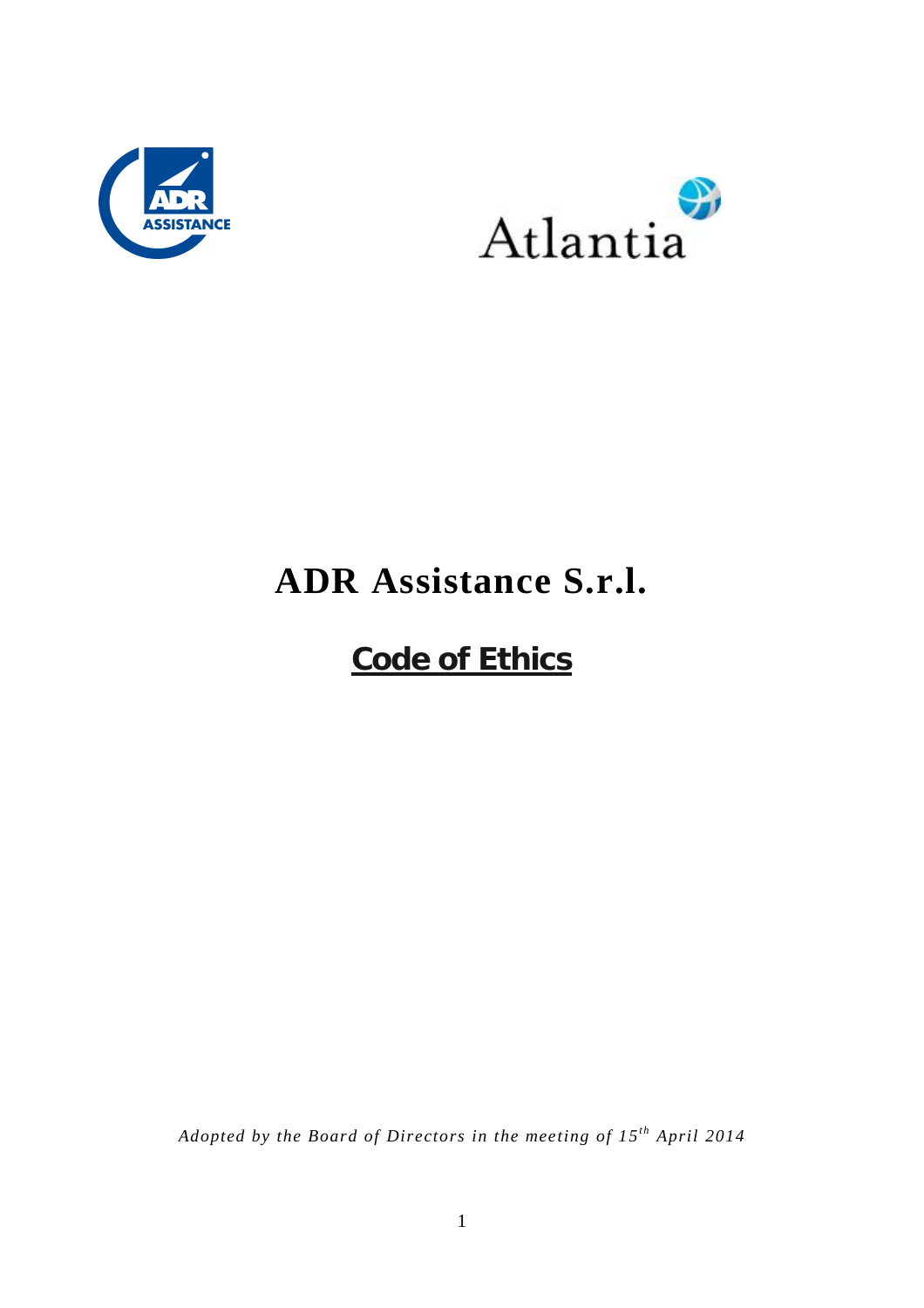## **Contents**

| 1.1.                                                                                             |
|--------------------------------------------------------------------------------------------------|
|                                                                                                  |
| 3.3. Relations with Public Sector and/or relating to relationships having public law relevance 8 |
|                                                                                                  |
|                                                                                                  |
|                                                                                                  |
|                                                                                                  |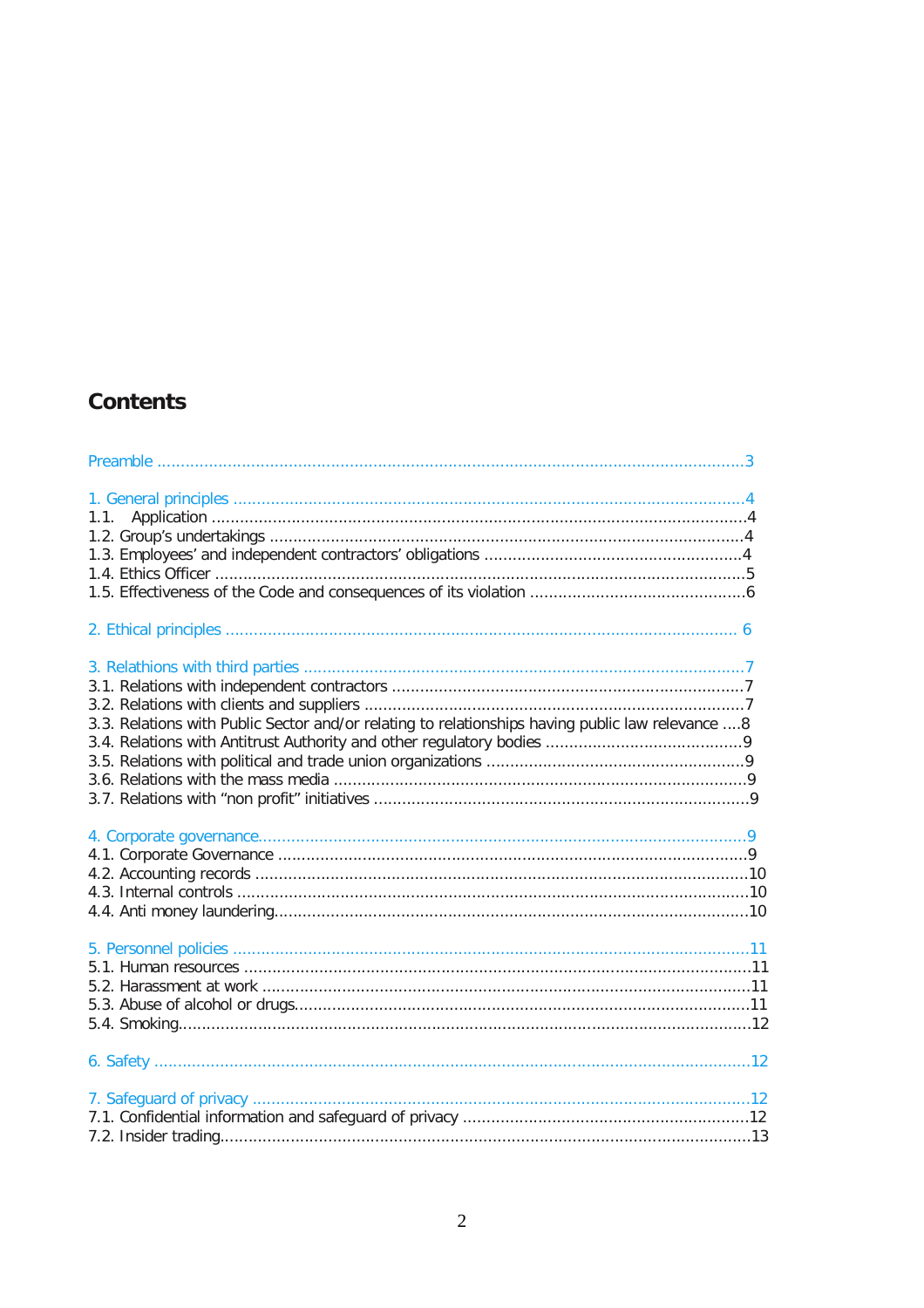### **Preamble**

Atlantia SpA, along with its subsidiaries and associated companies ("the Group"), builds and manages motorways, airports, parking areas and intermodal transport infrastructure, together with other related infrastructure. The Group also engages in activities linked or complementary to road and air traffic, and in industrial activities relating to the assets it owns.

The Group plays a fundamental role of support for mobility, manufacturing activities, communications, trade, tourism and, therefore, for the social and economic development of the nation.

In this context, the Group's primary objective lies in the growth of its core business activities and also in new fields, mainly linked to services relating to mobility, the development of intermodal transport and progressive international expansion.

In order to clearly and transparently define the values that inspire the Group to achieve its objectives, and the ethical and operational principles to be applied in conducting its business, the Group has drawn up a Code of Ethics (the "Code"). Compliance with the Code is fundamental to and essential for the correct operation, reliability, reputation and image of the Group, as well as client satisfaction, all of which are elements of the success and of the current and future development of the enterprises managed by companies of the Group.

The activities of the Group must, therefore, be performed in compliance with all legal provisions and the principles of honesty, reliability, impartiality, loyalty, transparency, propriety and good faith.

In order to achieve the above-mentioned objectives, the employees of the Group and all those who cooperate in the enterprises of the Companies of the Group must comply with the Company rules and the provisions set forth in this Code, and also by making available to the Group all their technical, professional and ethical know-how. Each employee must be aware of the Code and must actively contribute to its observance. To this end, the Group, within its duties, undertakes to guarantee the maximum diffusion of the Code and to provide adequate means of information in relation to the contents of the same. Any behaviour contrary to the content and to the spirit of the Code shall be prosecuted and punished as contrary to the principles of the Group. The Group shall supervise the observance of the rules contained in the Code, ensuring transparency of the transactions and of any corrective measures taken in the case of breach of same.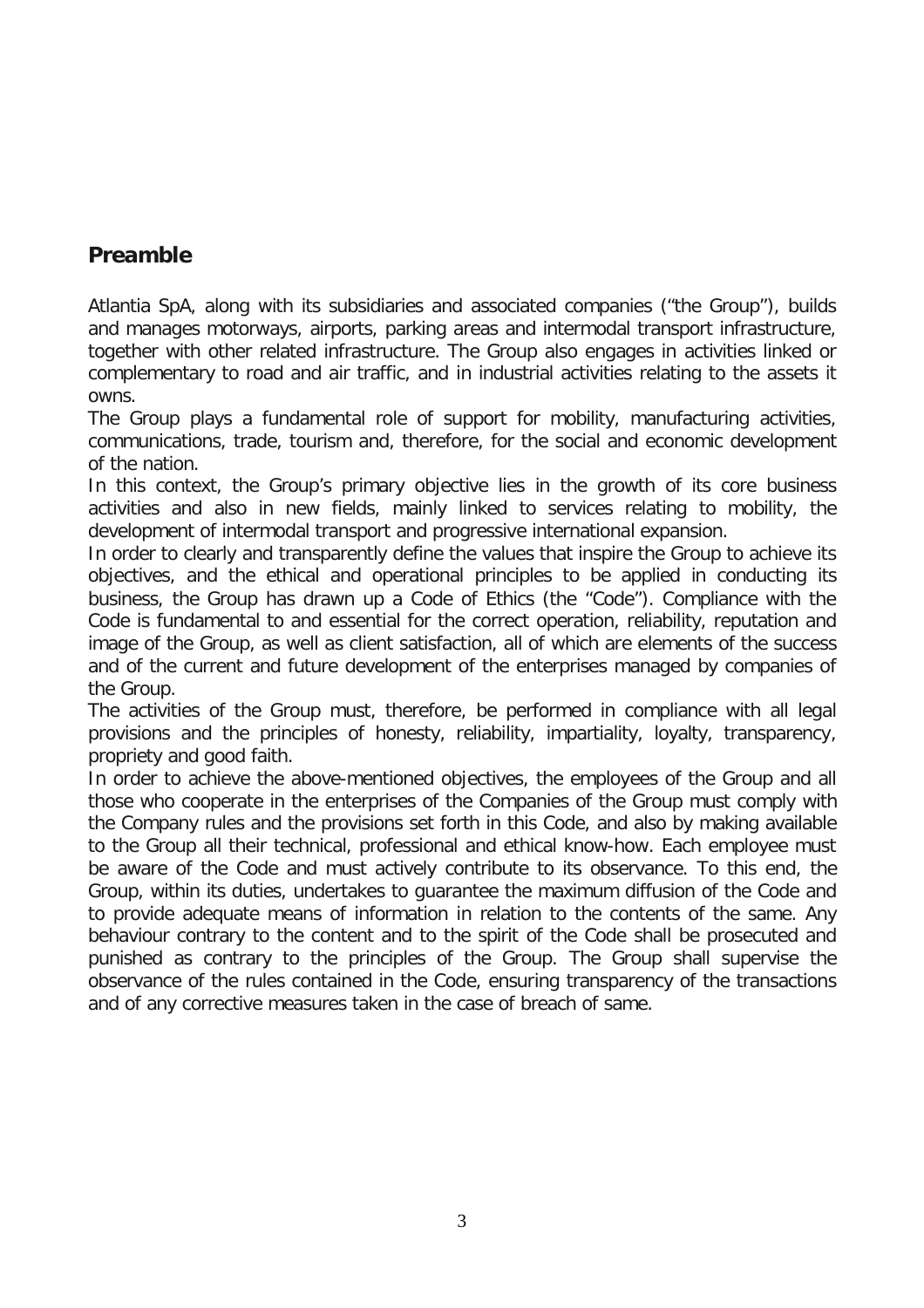#### **General principles**

#### **1.1. Application**

The rules of the Code apply to all employees of the Group and to all those who cooperate to achieve the Group's objectives as part of their relationships with the Group itself. The members of the Boards of Directors of the Group are obliged to base their activity on the principles of the Code, as indicated herein below, in establishing the objectives of the enterprises of the companies of the Group, in proposing the investments and implementing projects, and in any decision or action relating to the management of the enterprises managed by the companies of the Group; in the same manner, the managers ("dirigenti"), in implementing activities and managing the enterprises held by the Companies of the Group, must base their activity on the same principles, both within the Group, in order to reinforce the unity and the spirit of mutual collaboration, and with third parties who may come into contact with the Group itself. The employees and the independent contractors of the Group (for example, contractors, representatives, brokers, agents, etc.), and business partners in business relations and all those who have commercial relations with the Group, must conform their behaviour to the provisions of the Code. Each employee must perform his/her duties with honesty, devotion and professional rigor and must also operate within the law. The criteria of correctness, collaboration, loyalty and mutual respect must characterize the relations between employees, at any level, and between the latter and third parties outside the Group. Any action, transaction, negotiation and, in general, any other activity carried out by the employees of the Group in the performance of their duties, shall be characterized by proper management, through the transparency and completeness of all information and by compliance with all internal procedures.

#### **1.2. Group's undertakings**

Through the creation of a specific internal office (hereinafter referred to as "Ethics Officer") the Group ensures:

• the widest diffusion of the Code among employees and contractors;

• the diffusion of information, training and clarification on the interpretation of the Code;

• the update of the Code;

• the performance of checks, if necessary with the co-operation of Atlantia SpA's Internal Audit function, in case of alleged violations of the Code.

#### **1.3. Employees' and independent contractors' undertakings**

Each employee and contractor is under the obligation to learn the rules contained in the Code and is also under the obligation:

• to desist from behaviour which is contrary to the provisions of the Code;

• to make an initial report to his/her supervisors, and then inform the Ethics Officer of the results of the preliminay investigation regarding any violations of the Code within the activity of the Group;

• to co-operate with the internal structures charged with the investigation of any violations;

• not to take any other initiative which may be contrary to the contents of the Code.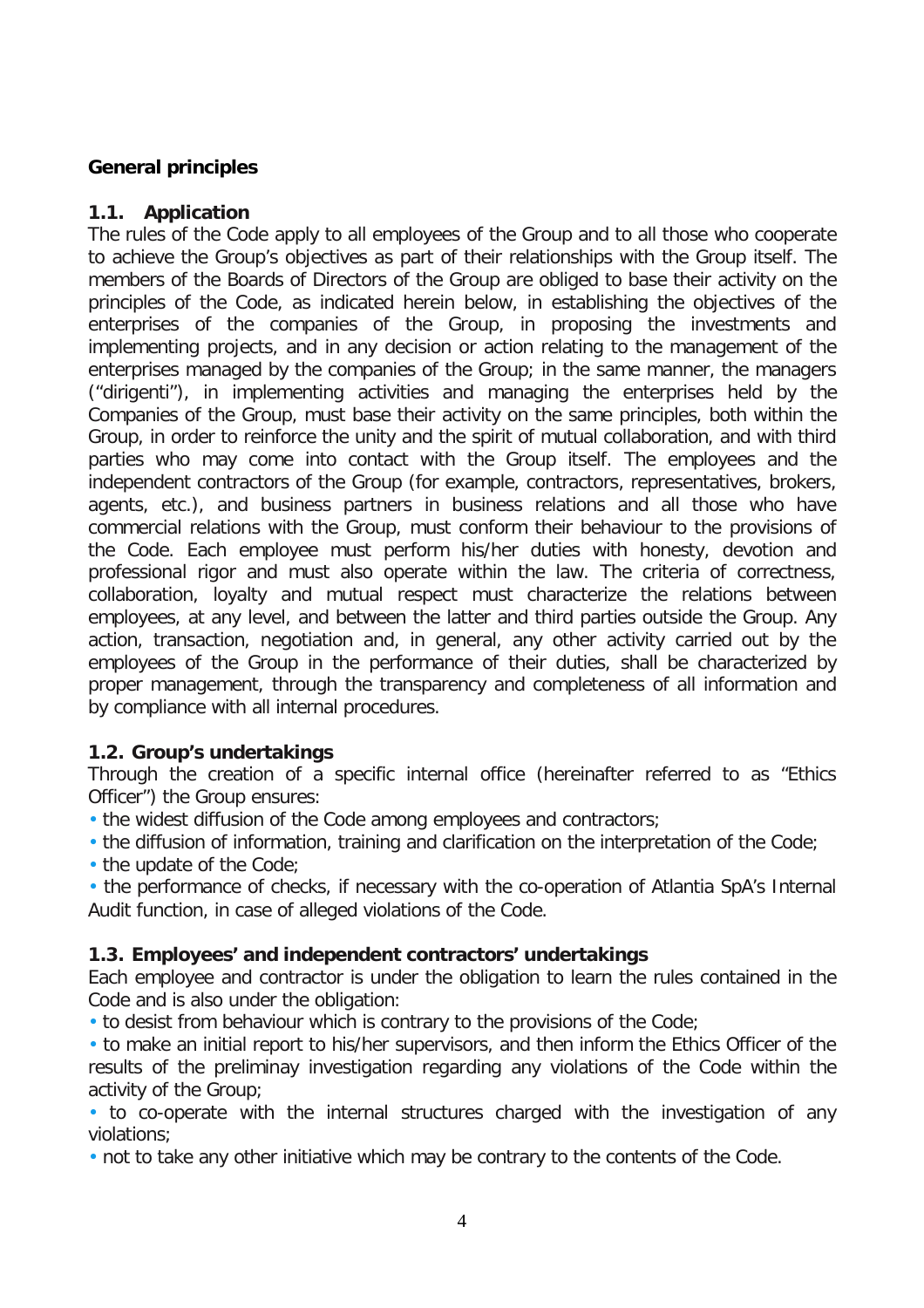Each employee and contractor must, toward third parties that enter into a relationship with the Group:

• adequately inform them about the provisions of this Code;

• demand the observance of the provisions of the Code in the performance of the activities for which they are in a relationship with the Group;

• adopt the measures provided for by the Code in case of violation by third parties of the obligation to comply with the provisions of the Code.

#### **1.4. Ethics Officer**

The Group has created the position of Ethics Officer, who is responsible for the following duties: • to supervise the observance of the Code, by examining information on possible violations of the same, by promoting the controls which may be deemed necessary, eventually with the cooperation of Atlantia SpA's Internal Audit function;

• to diffuse and verify knowledge of the Code, by preparing communication programs and activities aimed at improving the knowledge of the Code;

• to issue guidelines and operational procedures or subsequent amendments and additions aimed at reducing the risk of violation of the Code;

• to propose eventual amendments to the Atlantia SpA's Internal Audit function with the aim of updating the Code.

#### **1.5. Effectiveness of the Code and consequences of its violation**

Observance of the rules contained in the Code must be considered as an essential part of the employee's contractual obligations, pursuant to article 2104 of the Italian Civil Code as well as for independent contractors.

Behaviour by one of the Company's employees which may be in violation of the abovementioned rules represents, furthermore, violation of the obligation of the employee to perform duties with the maximum degree of diligence, for which the same are personally liable, and complying with the directives of the Company, as provided for by the Collective Labour Agreement, currently in force. With reference to the related sanctions, it is hereby specified that the same shall be applied in compliance with the corporate disciplinary systems and the procedure indicated in the Collective Labour Agreement.

The Group undertakes to provide for and to apply, with coherence, impartiality and uniformity, sanctions, which are in proportion, on the basis of their degree of offensiveness, to the relevant violations of the Code and in compliance with the provisions in force relating to the regulation of labour relationships.

#### **Ethical principles**

The competitiveness of the Group is intrinsically linked to the efficiency of the staff and systems which, when integrated, result as adequate to effectively achieve the corporate objectives.

The primary objective of the Group, and of those who lead it, is to propose and implement projects, activities and investments aimed at preserving and increasing the corporate assets, without sacrificing the unique character of each single contribution. The achievement of the Group's objectives, is based on the following principles:

• compliance with all the law and regulatory provisions in force in the countries where the Group operates;

• compliance with the strictest rules of behaviour in relations with the Public Sector, in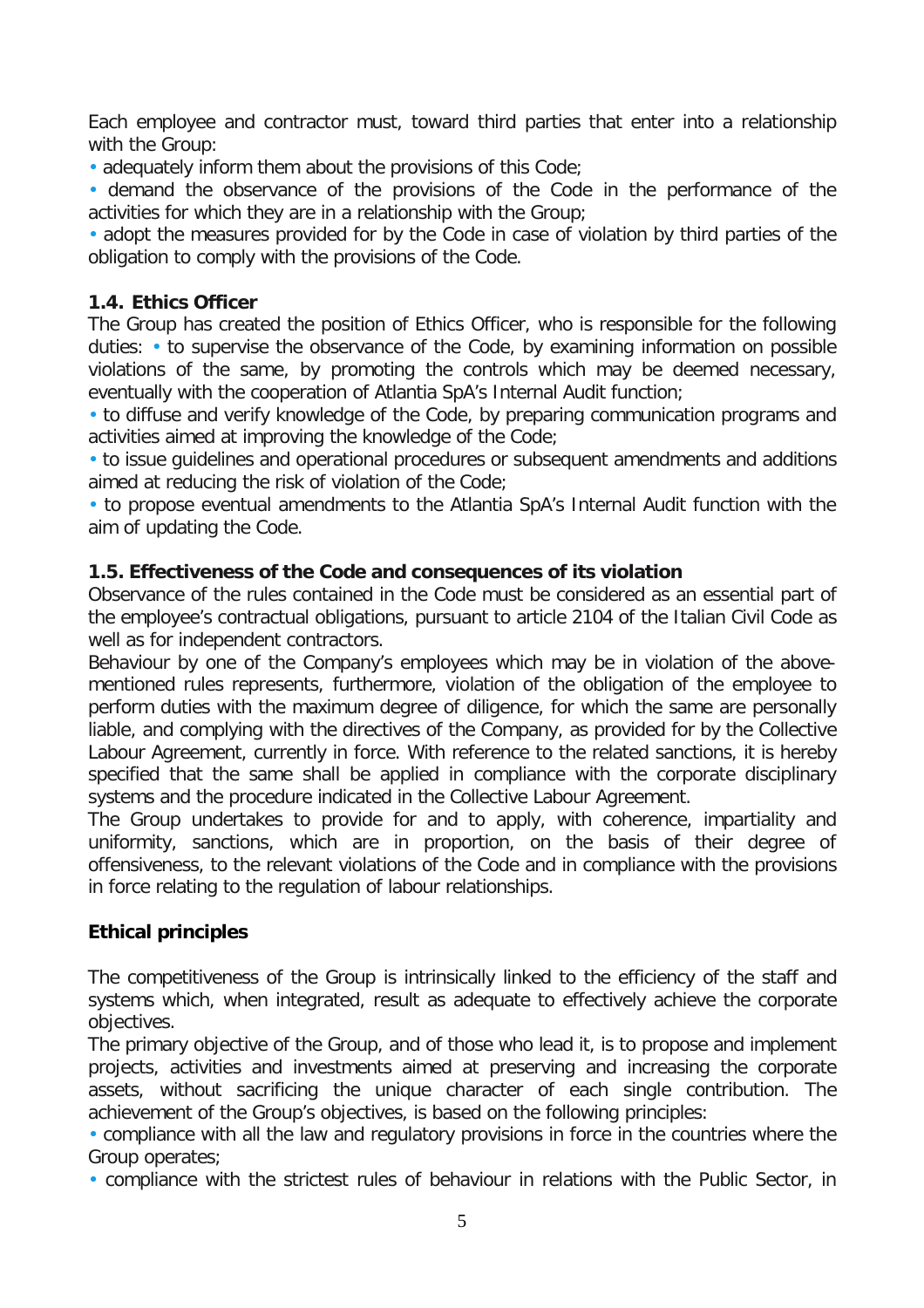total conformity with all institutional functions;

• honesty, transparency and reliability;

• equality and impartiality in dealing with clients, employees and independent contractors;

• loyalty, propriety and good faith;

• respect of one's own employees and independent contractors, and of third parties in general;

• safeguard of the environment and safety in general, with particular reference to safety at work.

Each employee, consultant, supplier, partner in long-term business relations and whoever has relations with the Group is under an obligation to comply with the Principles. The Group shall not commence or continue any relationship with whoever appears not to be willing to comply with the Principles. In the performance of his/her tasks, the employee shall refrain from performing activities which are not in the interests of the Group. Each employee may take part, outside working hours and outside the work place, in activities different from those performed in the interest of the Group, provided that these are activities permitted by law and are compatible with the obligations undertaken as an employee.

Employees must, however, avoid all those activities which are or which appear to be in conflict of interest with the Group or which may, in any case, interfere with their capability to take decisions in the exclusive interest of the Group and for which there are evident reasons of convenience.

By way of example, the following constitute a conflict of interest:

• the evident or concealed interest of the employee or of members of his/her family in the activities of suppliers, clients, competitors;

• the exploitation of one's functional position for the achievement of interests which are in contrast to those of the company;

• the utilization of information obtained in the performance of work-related activities for one's own advantage or for the advantage of third parties and, in any case, in contrast with the interests of the company;

• the performance of work-related activity of any kind (through physical or intellectual exertion) for clients, suppliers, competitors and/or third parties in contrast with the interests of the company;

• the finalization, execution or commencement of negotiations and/or contracts referable to the Group, which may have, as counter parties, members of the family or business partners of the employee, or legal entities of which he/she is the owner or in which he/she has, in any case, an interest.

#### **Relathions with third parties**

#### **3.1. Relations with independent contractors**

Each employee, in relation to his/her duties, shall be responsible for:

• rigorously complying with internal procedures relating to the selection and management of relationships with independent contractors;

• rigorously selecting qualified people and companies with excellent credentials;

• promptly reporting to his/her supervisor and to the Ethics Officer any information relating to possible violations of the Code by independent contractors;

• expressly inserting, in all independent collaboration agreements, the obligation to comply with the Principles of the Code.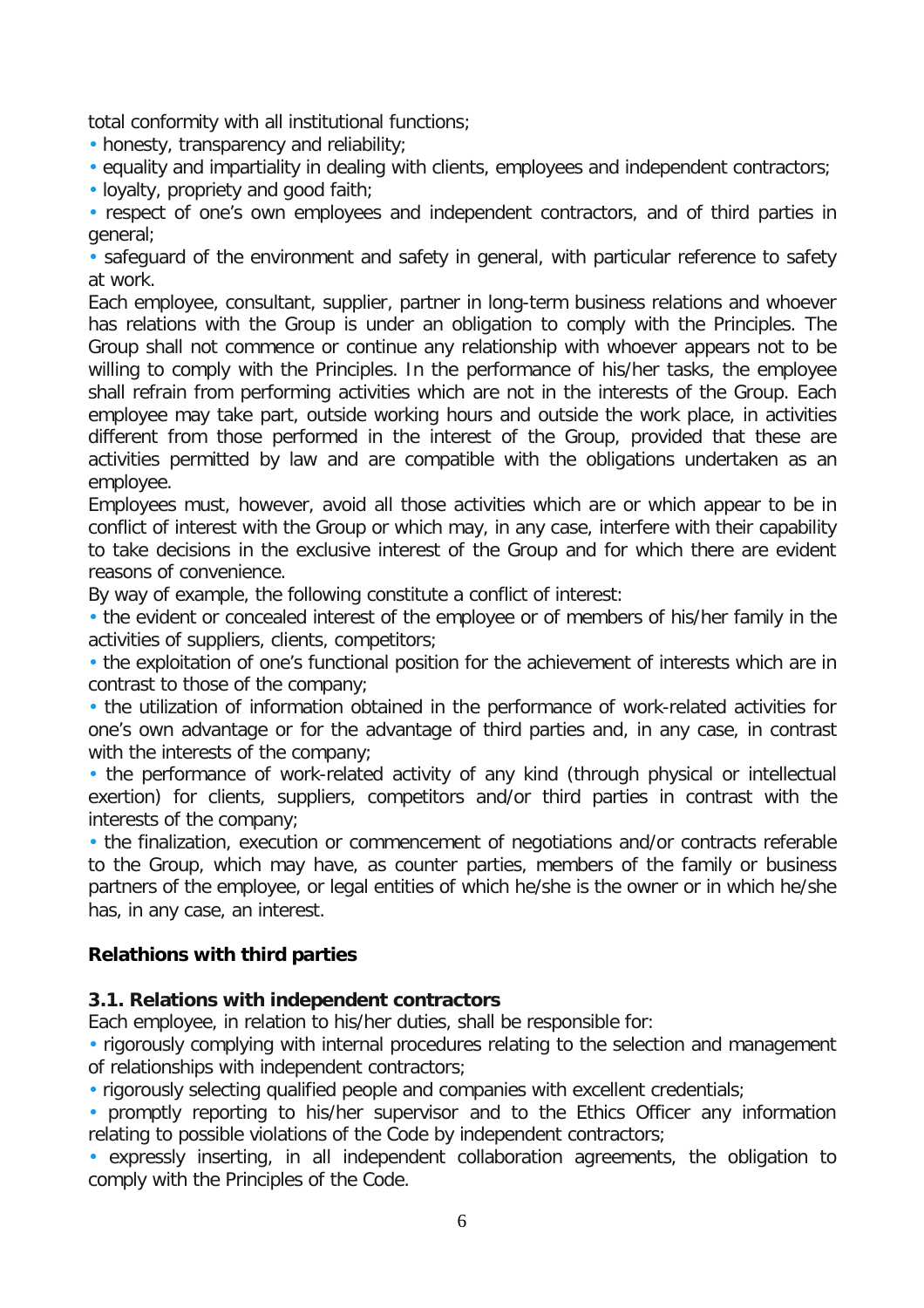Independent contractors are under an obligation to comply with the Principles contained in the Code.

#### **3.2. Relations with clients and suppliers**

As a result of the rules safeguarding competition and the stock market, the employees of the Group must:

• comply with the provisions of the Code;

• rigorously comply with internal procedures relating to the management of client relationships;

• supply precise, true and exhaustive information on the products and services offered by the Group, so that the client may take conscious decisions;

• supply high quality products and services which satisfy the reasonable expectations of the client and protect the safety and integrity of same;

• provide true information in advertising and

commercial communications and in general, in all other types of communications.

In contracts, purchase or procurement relations and, in general, in agreements for the supply of goods and services, employees are under an obligation to comply with the principles of the present Code, and with the internal procedures, in writing. In any case, selection must be made in the observance of the requirements relating to quality, price, convenience, capability and efficiency.

In particular, the employees of the Group must:

• rigorously comply with the provisions of law in force and the internal procedures relating to the selection and management of relationships with the suppliers;

• adopt, in the selection of possible suppliers, having met all the requested requirements, objective and transparent selection criteria;

• obtain the collaboration of suppliers in ensuring the clients' satisfaction in terms of quality, cost and times of delivery;

• comply with the applicable provisions of law and the contractual terms and conditions in supply relations;

• comply with the principles of propriety and good faith in correspondence and other communications with suppliers, in line with the most rigorous commercial practices. The employee shall not:

• receive any form of compensation by anyone for the performance of an activity pertaining to his/her office or contrary to the obligations of his/her office;

• give or receive, under any form, both direct and indirect, gifts, free articles, hospitality, unless the value of the same is such as not to compromise the corporate image;

• suffer any form of conditioning by third parties outside the Group and not authorized in this respect by the Group itself, for the adoption of decisions and/or performance of activities pertaining to his/her working relationship.

The employee who receives free articles, or any other form of benefit, not directly attributable to normal courteous relations, shall take all necessary initiatives in order to refuse said free article, or other form of benefit, and shall inform his/her supervisor and the Ethics Officer who shall give notice thereof to the Internal Control Committee.

#### **3.3. Relations with Public Sector and/or relating to relationships having public law relevance**

The Group's relations with the Public Sector, or in any case relating to relationships having public law relevance, must be based on the strictest observance of the provisions of the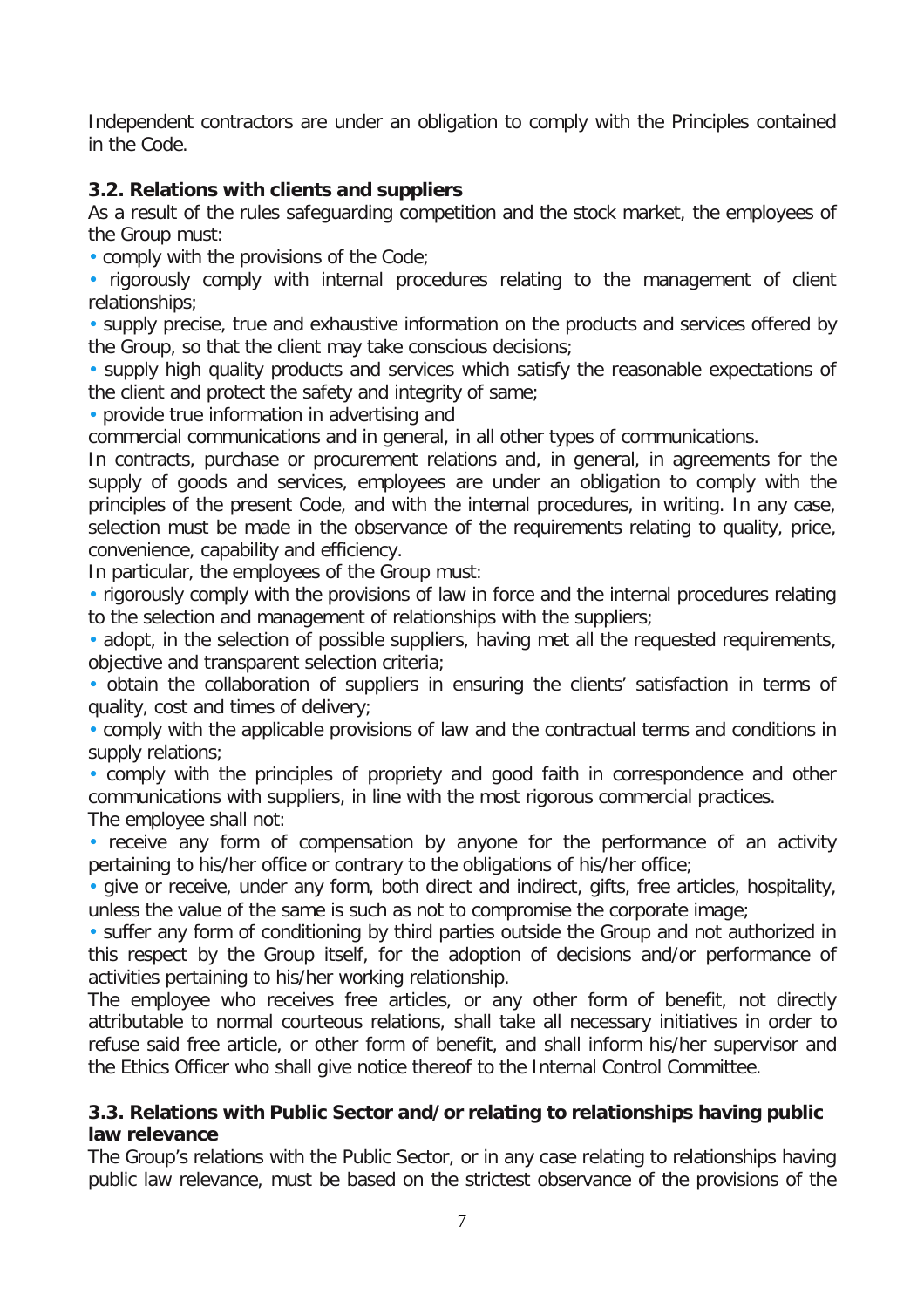law and regulatory provisions and may not in any case compromise the Group's integrity and reputation.

The undertaking of obligations and the management of relations of any kind with the Public Sector and/or of those having public law relevance are reserved exclusively to the duly authorized corporate offices in charge of the same. In relations with the Public Sector, the Group shall not seek to influence, in an improper manner, the decisions of the said institution. In any case, in the course of business negotiations or in relationships, including those of a commercial nature, with the Public Sector, in Italy or in other country, the Group undertakes:

• to refrain from offering labour and/or commercial opportunities in favour of personnel of the Public Sector involved in the negotiations or in the relationship, or to members of the family of same;

• to refrain from offering free articles, unless same constitutes commercial courtesies with a low value;

• to refrain from soliciting or obtaining confidential information which compromises the integrity or the reputation of the Group.

In the relations with the Public Sector, in Italy or abroad, the representatives and/or employees of the Group are not allowed to pay, nor offer, directly or through third parties, sums of money or gifts of any kind and size, to public officials, Government representatives, civil servants and private citizens, both Italian and foreign, with whom the Group has commercial relations, in order to compensate or repay them for an act of their office or in order to obtain the performance of an activity contrary to the duties of their office.

Acts of commercial courtesy, such as gifts or hospitality, or any other type of benefit (also of a gratuitous nature) are allowed only if same has a low value and will not compromise the integrity and the reputation of the parties and may not be interpreted, by an impartial third party observer, as acts aimed at obtaining advantages and favours in an improper manner.

In any case, said acts must always be authorized and adequately supported by documentation. In countries in which it is customary to offer gifts to clients or to third parties, the Group may confine its activity to said customs provided that the gifts are of an appropriate nature and have a low value, but always and in any case, in compliance with the applicable law, for commercial use and within the code of ethics – if available – of the companies or of the entities with which the Group has relationships.

#### **3.4. Relations with antitrust Authority and other regulatory bodies**

The Group undertakes to fully and scrupulously comply with the rules issued by the Antitrust Authority and with those issued by any other Authority for the observance of the legislative provisions in force in the sectors linked to its activity (for example, the Authority for Telecommunications, the Authority for the Supervision of Public Works, the Authority for the Protection of Personal Data). The employees shall comply with any request of the Antitrust Authority and of other regulatory bodies, made in the performance of their office, by co-operating in any investigation or hearing.

#### **3.5. Relations with political and trade union organisations**

The Group does not economically finance in any manner, both directly and indirectly, political parties, movements, committees and political and trade union organisations, nor their representatives or candidates, in Italy or abroad, excluding contributions, which may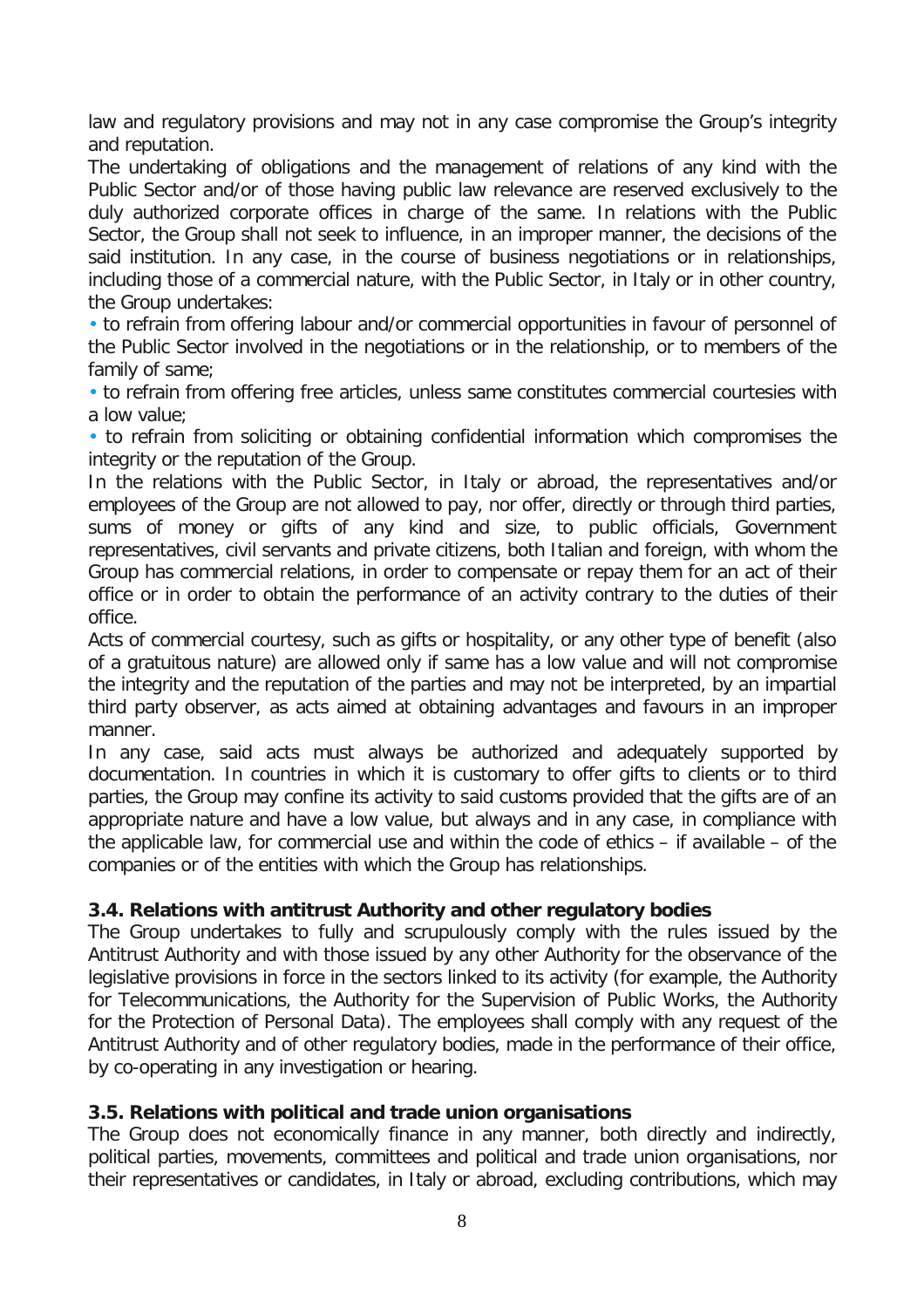be permitted on the basis of specific provisions of law.

Said contributions shall be paid in strict compliance with the applicable law in force and shall be adequately supported by documentation.

#### **3.6. Relations with the mass media**

The relation between the Group and the mass media are, in general, attributed to the corporate offices in charge of same and must be managed in compliance with the communication policy defined by the Group. The Group's employees must not, therefore, provide information to mass media representatives without the authorization of the competent offices. In any case, the information and communication relating to the Group and addressed outside the Group must be accurate, true, complete, transparent and consistent. The Group, in compliance with the internal procedures, must regularly authorize the employees' participation, in name of the Group or in representation of same, in committees and associations of any type, be they of a scientific, cultural or specific nature. Employees who are invited, on behalf of the Group or as representatives of same, to take part in conventions, meetings or seminars, or to draft articles or publications, must obtain the prior authorization of the executive directly in charge of texts, reports and any other document prepared for this purpose.

#### **3.7. Relations with "non profit" initiatives**

The Group favours "non profit" activities as a sign of its undertaking to actively participate in community programs, worthy under ethical, legal and social grounds in the community in which it operates.

The employees of the Group, in conformance with their duties, shall actively participate in the definition of the single initiatives of the Group, in line with and in the respect of the stated initiatives of the Group itself, and to implement same transparently and honestly.

Contributions to non-profit associations with a great cultural value or national relevance, may, therefore, be made, in observance of the Principles of the Group, provided said associations have regular articles of association and incorporation deeds.

The sponsorships, which may concern the social sphere, sport, entertainment, art and culture, are aimed exclusively at events, which offer a guarantee in terms of quality. In any case, in the choice of the proposals to accept, the Group must focus on any possible conflict of interest of a personal and corporate nature.

#### **Corporate governance**

#### **4.1. Corporate Governance**

The Group's reputation is a value of fundamental importance to the Group itself. To this end, the most appropriate corporate governance principles, aimed at guaranteeing the best implementation of the activities of the Group in compliance with the rules of good corporate governance and of the provision of the Code, must be observed in the interests of the shareholders, of the employees, of the independent contractors and of all those who enter into business relations and/or in contact with the Group. The Group undertakes to observe the highest standards for compliance with the self regulation principles provided for by the Authorities in charge of stock markets on which the financial instruments of the companies of the Group may be listed, and the maximum level of transparency and propriety in the management of the enterprises of the companies of the Group.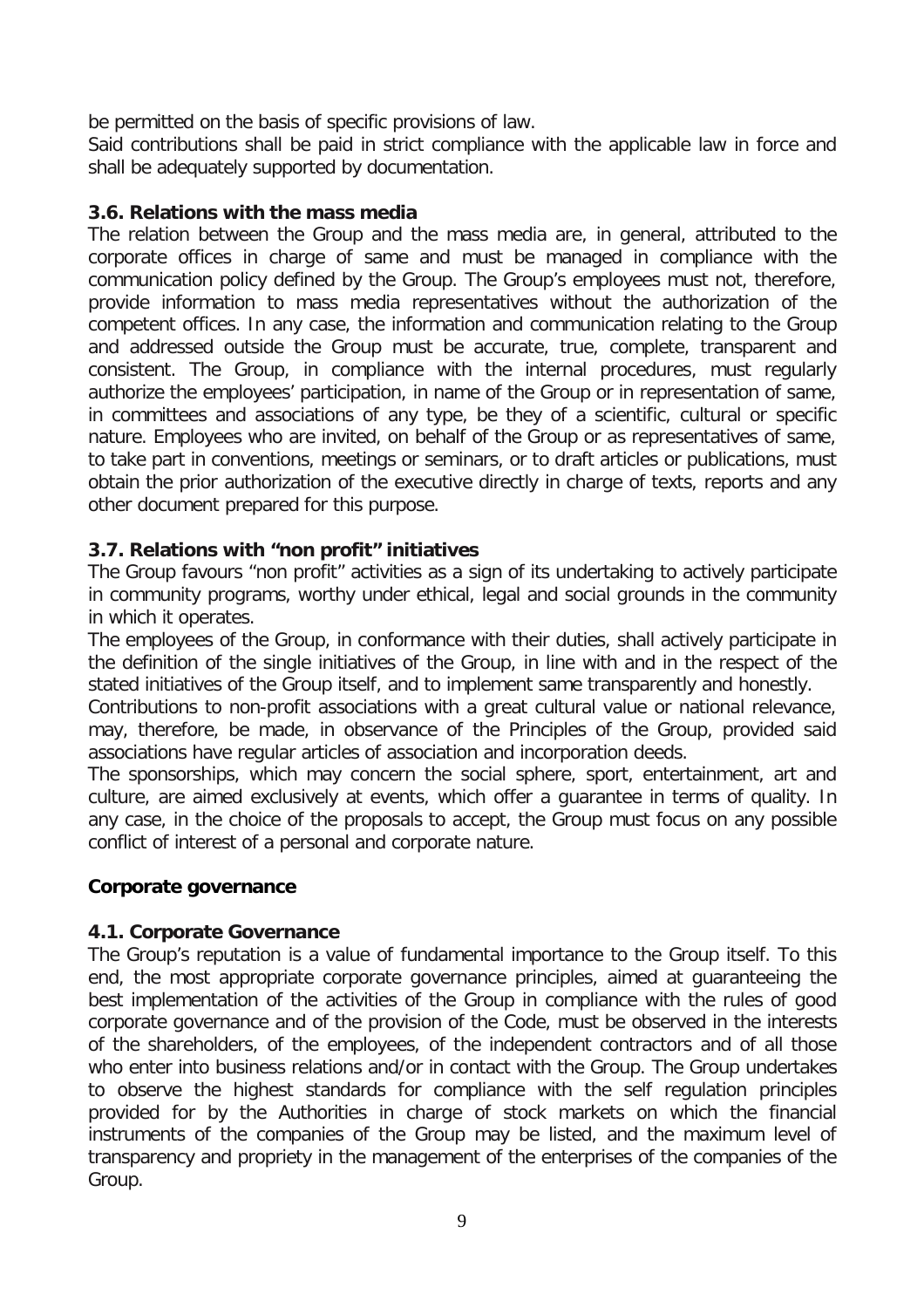#### **4.2. Accounting records**

Each operation or transaction must be correctly recorded in the corporate accounting system pursuant to the criteria indicated by the applicable provisions of law and accounting principles, and each operation or transaction must be authorized, verifiable, legitimate, and coherent. In order for the accounting to comply with the requirements of truthfulness, completeness and transparency of the recorded data, adequate and complete documentation relating to the performed activity must be kept in the documentation of the Group, in order to allow:

• the accurate recording in the accounts;

• the immediate definition of the characteristics and of the motivations at the basis of the transaction itself;

• the simple formal/chronological reconstruction of the transaction;

• the verification of the process of decision making, authorization, implementation and identification of the various levels of responsibility.

Each employee is, therefore, under a duty – within his/her tasks – to co-operate so that any fact relating to the management of the Group is correctly and promptly recorded in the accounts.

Each recording in the accounts must exactly reflect what results from the supporting documentation. Each employee and collaborator, in charge of this activity is therefore under a duty to cause all the supporting documentation to be easily obtainable and ordered on the basis of logical criteria.

The employees and independent contractors of the Group, (the latter for as long as this is provided for as part of their duties), who may discover omissions, falsifications, or negligence in the recordings or in the supporting documentation are under the obligation to promptly report to his/her supervisor – or the person in charge within the Group – and to the Ethics Officer, who will give notice thereof to the Internal Control Committee.

#### **4.3. Internal controls**

"Internal controls" shall mean all the means necessary or useful to address, manage, verify and achieve the activities of the businesses of the companies of the Group with the objective of ensuring the compliance with the laws and corporate procedures in order to protect the corporate assets, to manage effectively the social activities and to clearly supply true and correct information on the Group's economic and financial situation.

The Group has the task to diffuse at all levels, an internal culture characterized by the consciousness of the existence of controls and aimed at exercising the control itself.

The Group's managers ("dirigenti"), within their functions and duties, shall participate in the creation and implementation of an effective corporate control system and shall keep the people they supervise fully informed there on.

The employees shall, therefore, be, within their tasks, under the following duties:

• to define and correct functioning of the control system;

• to preserve the corporate material and immaterial assets, instrumental to the performed activity and not to make an improper use thereof.

The Internal Audit function and the audit firms have free access to the data, documentation and to any information useful to the performance of the internal control and audit activity.

#### **4.4. Anti Money Laundering**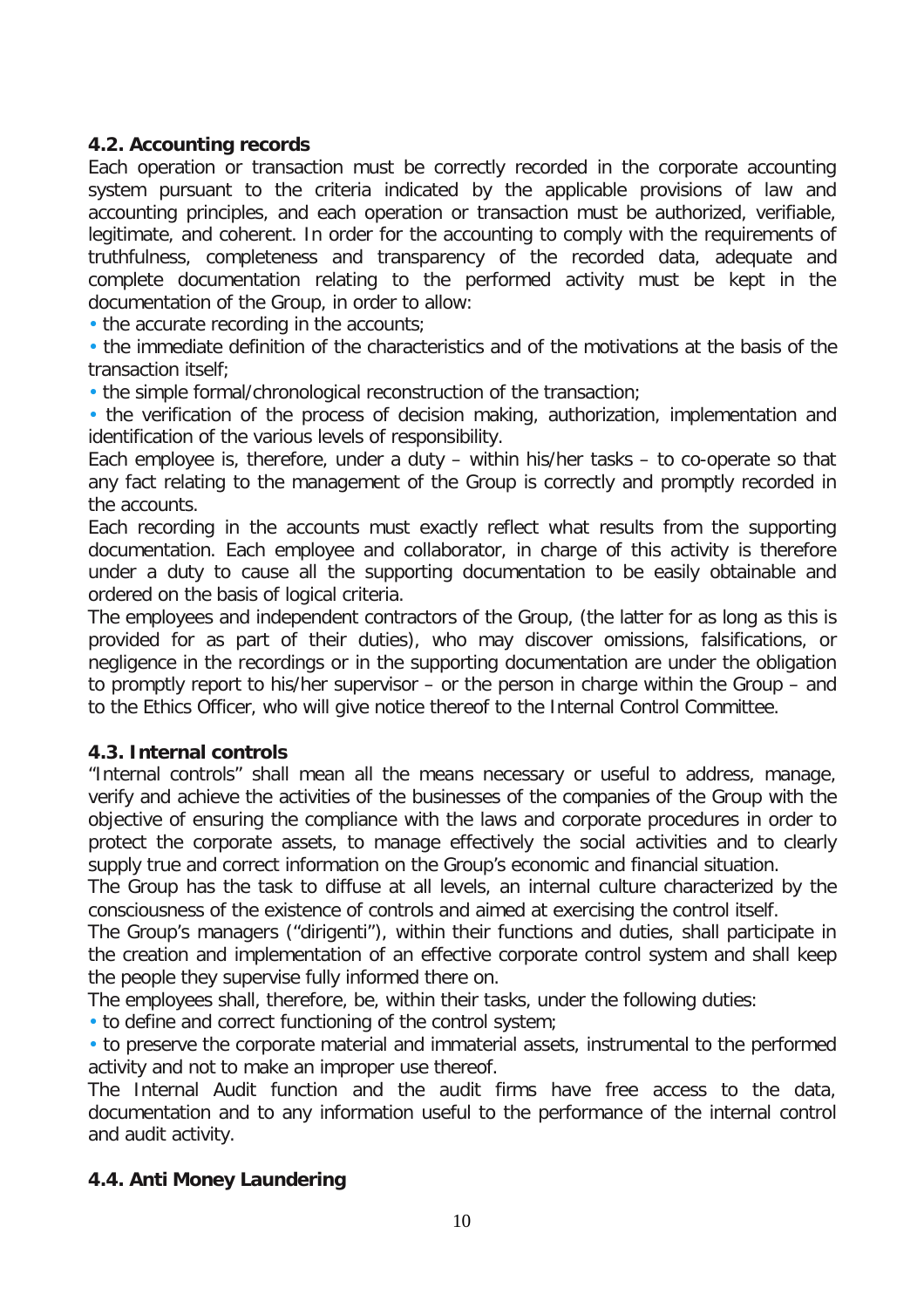Neither the Group nor its employees shall, in any manner, or under any circumstance, be implicated in cases of money laundering, deriving from unlawful or criminal activities. Before establishing relationships or executing contracts with non-occasional suppliers and other partners in longterm relations, the Group and its employees must verify the moral integrity, the reputation and the good name of the counterpart. To this end a qualification system has been set up for the purpose of assessing both Italian and foreign suppliers. The Group undertakes to comply with all the national and international rules and provisions on money laundering.

#### **Personnel policies**

#### **5.1. Human resources**

Human resources are considered an essential element of the Group's existence and future development. In order for the capabilities and competencies of each employee to be appreciated and for each employee to express his/her value, the competent corporate officers must:

• apply the criteria of merits and professional competencies in taking any decision towards employees;

• select, hire, train, compensate and manage employees without any discrimination, treating all employees equally, irrespective of sex, age, nationality, religion and race;

• guarantee to each employee equal opportunities in all aspects of the labour relationship with the Group, including but not limited to the professional recognition, wages, training, etc.

Employees must take note of the existence of the Code and of the behaviours provided for by same; to this end, the Group undertakes to implement training programs relating to the contents of the Code. The Group undertakes to safeguard the mental and physical integrity of employees, respecting each employee's distinct personality, and ensuring they suffer no distress or hardship. To this end, the Group, in order to safeguard its image, also reserves the right to consider relevant any out-of-work behaviour which is considered to be offensive and shall intervene to avoid behaviour of an insulting or defamatory nature. The employees shall, therefore, be under a duty to co-operate to maintain a corporate climate characterized by mutual respect and behaviour which does not harm the dignity, honour and reputation of each single individual.

#### **5.2. Harassment in the workplace**

The Group demands that, in internal and external working relationships, no type of harassment takes place, for example, a work environment which is hostile toward single employees or groups of employees, or the unjustified interference with the work of other people or the creation of obstacles or impediments to other people's professional prospects. The Group will not tolerate sexual harassment, which shall be interpreted as an employee's professional growth or other advantages being subject to the performance of sexual activity or interpersonal private relations which, by virtue of the offence caused to the employee, may affect the employee's wellbeing.

#### **5.3. Abuse of alcohol or drugs**

Each employee must refrain from performing his/her activity under the effect of alcohol or drugs or similar substances that provoke the same effect, and from taking said substances during the performance of the work activity. A permanent addiction to alcohol and/or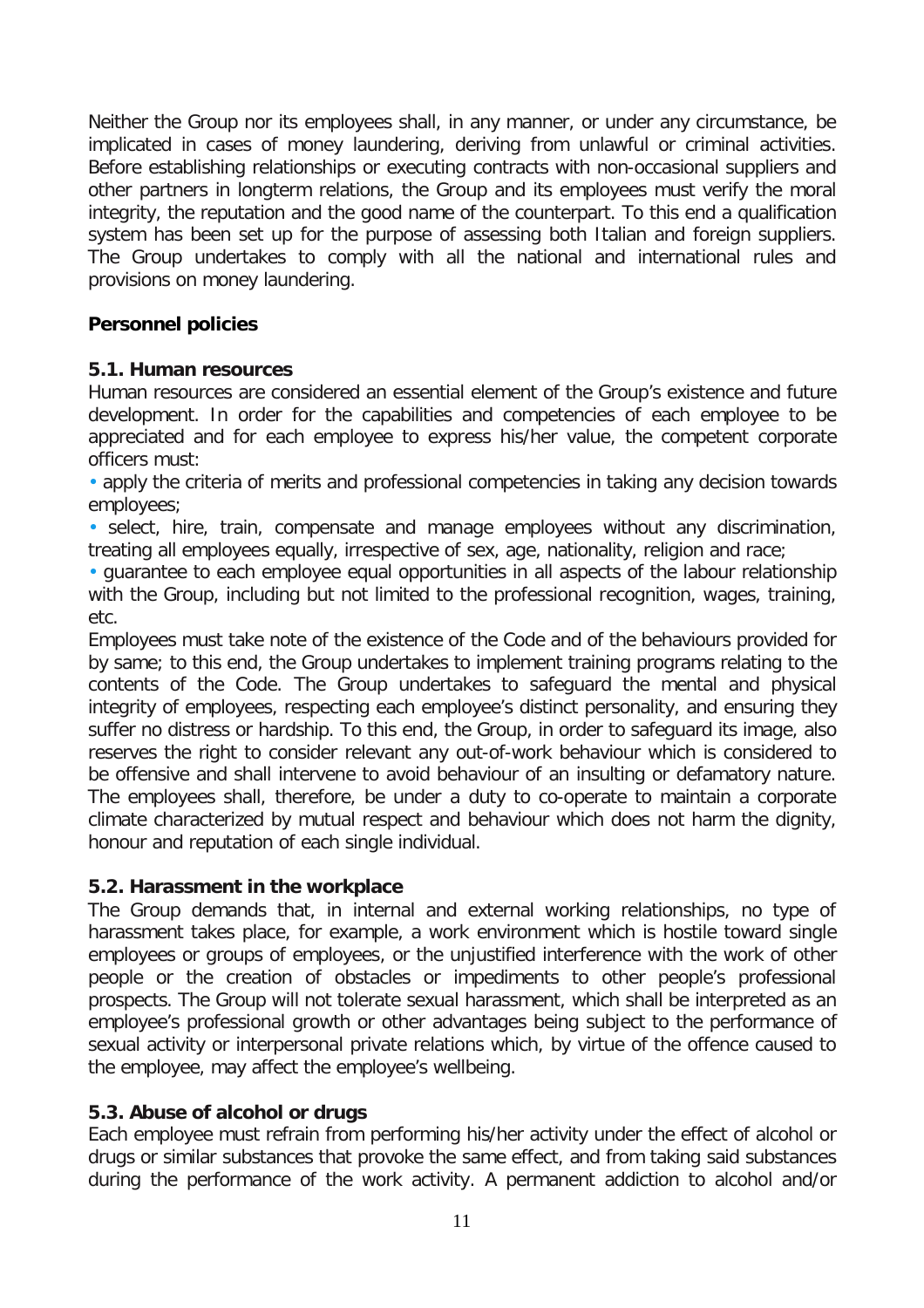drugs, which may effect work activity and disturb the normal performance of the same, shall be considered in the same manner as the activities mentioned in the paragraph above.

#### **5.4. Smoking**

The Group undertakes to guarantee the safety and health of its employees; and therefore smoking shall be prohibited in those places where this may create danger for people's safety or affect working conditions. Whenever there are a great number of workers concentrated in one place, the Group shall evaluate the condition of whoever feels physically disturbed because of passive smoking in the work place. The Group undertakes to guarantee the safety and health of its employees, without prejudice to the provisions laid down in art. 51 of the Italian law 16/01/2003 n. 3 which bans smoking in closed places, with the exception of:

• private places not open to users or public;

• places reserved for smokers and identified as such. Dedicated areas in the work place reserved for smokers must be equipped with properly functioning ventilation systems.

#### **Safety**

The Group is committed to contribute to the development and welfare of the environment in which it operates and constantly aims to safeguard the health of employees, of the other contractors associates and of communities affected by the activities of the Group. Managers of the Group's activities shall make reference, in compliance with the applicable provisions of law on environmental prevention and safeguard, to the most adequate criteria of environmental safeguard and energy efficiency, in order to reduce the relevant environmental impact. The Group shall contribute to the promotion and development of scientific and technological research, in order for products to be studied and processes to be elaborated which are more and more compatible with the environment and aimed at the safeguard of the client's integrity, and characterized by an increasing focus on safety, health of its employees and safeguard of the communities in which the Group operates. The employees of the Group shall, within their duties, actively participate in the process of risk prevention, of environmental safeguard and the safeguard of health and safety.

#### **Safeguard of privacy**

#### **7.1. Confidential information and safeguard of privacy**

The activities of the Group constantly require the obtainment, storage, treatment, communication and diffusion of data, documents and information relating to negotiations, procedures, transactions and contracts to which the Group is a part. The Group's data banks may contain, furthermore, personal data protected by the legislative provisions on privacy, data, which cannot be diffused to third parties, and, data the diffusion of which may provoke damage to the Group itself. Each employee is, therefore, under a duty to safeguard the confidentiality of the information obtained in the performance of his/her duties. All the information and data obtained or processed by employees through their duties belong to the Group and cannot be utilized, communicated or diffused without prior and specific authorization of the supervisor.